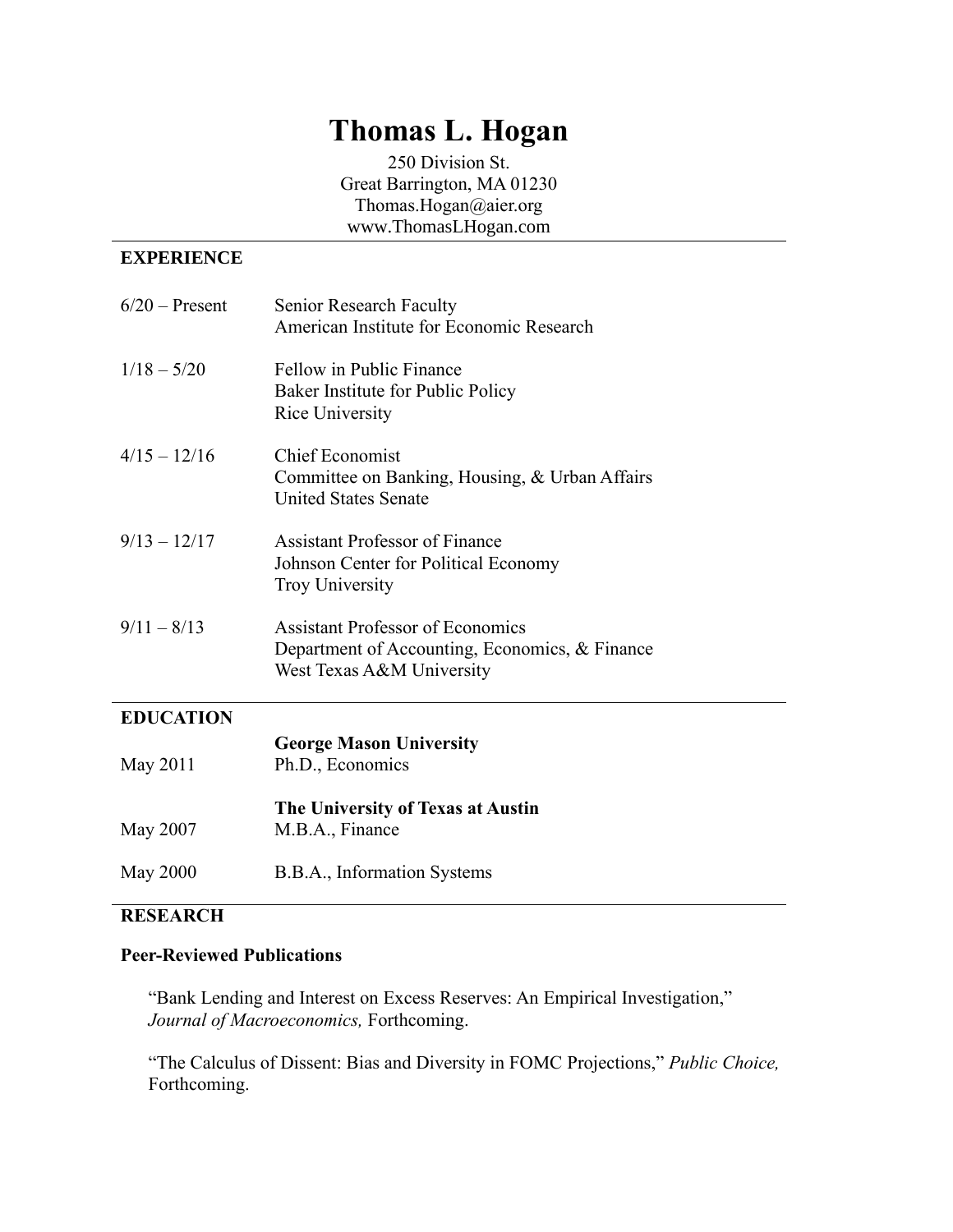"The Federal Reserve's Response to the COVID-19 Contraction: An Initial Appraisal," (with Nicholas Cachanosky, Bryan P. Cutsinger, William J. Luther, and Alexander W. Salter) *Southern Economic Journal* 87(4): 1152-1174. 2021.

"Hayek, Cassel, and the Origins of the Great Depression," (with Lawrence H. White) *Journal of Economic Behavior & Organization*, 181: 241-251. 2021.

"A Review of the Regulatory Impact Analysis of Risk-Based Capital and Related Liquidity Rules," *Journal of Risk & Financial Management*, 14(1): 1-29. 2021.

"Suboptimal Equilibria from Nominal GDP Targeting" (with William J. Luther) *Journal of Private Enterprise,* 35(2): 61-78. 2020*.*

"War, Money, and Economy: Inflation and Production in the Fed and Pre-Fed Periods" (with Daniel J. Smith) *Review of Austrian Economics.* 32(4)*.* 2019.

"Has Dodd-Frank Affected Bank Expenses?" (with Scott Burns) *Journal of Regulatory Economics,* 55(2): 214–236. 2019.

"Endogenous Matching and Money with Random Consumption Preferences" (with William J. Luther) *B.E. Journal of Theoretical Economics,* 19(2): 1-9*.* 2019*.*

"Expectations and NGDP Targeting: Supply-side Problems with Demand-side Policy" (with Alexander W. Salter) *Journal of Private Enterprise*, 34(3): 89-106. 2019.

"Central Banking without Romance" (with Robin Aguiar-Hicks and Daniel J. Smith) *European Journal of Comparative Economics* 15(2): 293-214. 2018.

"Evaluating Risk-based Capital Regulation" (with Neil Meredith and Xuhao (Harry) Pan) *Review of Financial Economics,* 36:83–96. 2018.

"The Political Economy of Bitcoin" (with Joshua Hendrickson and William J. Luther) *Economic Inquiry* 54(2): 925–939*.* 2016.

"Risk and Risk-Based Capital of U.S. Bank Holding Companies" (with Neil R. Meredith) *Journal of Regulatory Economics* 49(1): 86-112. 2016*.*

"Alternatives to the Federal Deposit Insurance Corporation" (with Kristine Johnson) *Independent Review* 20(3): 433-454. 2016.

"The Implicit Costs of Government Deposit Insurance" (with William J. Luther) *Journal of Private Enterprise* 31(2) Summer 2016: 1-13.

"Banking Regulations and Knowledge Problems" (with G.P. Manish) *Advances in Austrian Economics* 20: 213-234. 2016.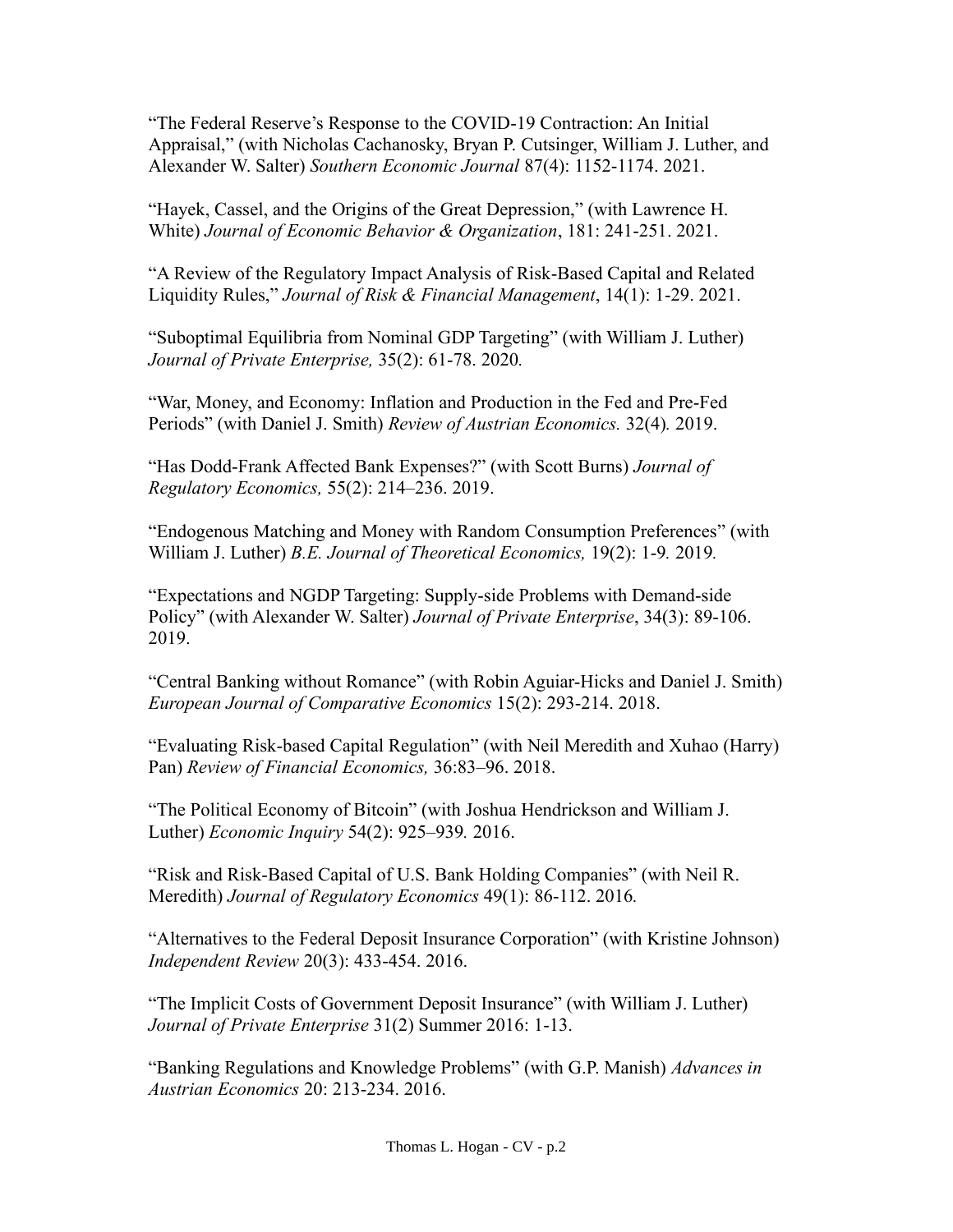"Ben Bernanke and Bagehot's Rules" (with Linh Le and Alexander William Salter) *Journal of Money, Credit & Banking* 47(2-3): 333-348. 2015.

"Capital and Risk in Commercial Banking: A Comparison of Capital and Risk-based Capital Ratios," *Quarterly Review of Economics and Finance* 57: 32-45. 2015.

"Has the Fed Improved U.S. Economic Performance?" *Journal of Macroeconomics* 43(2015): 257-266. 2015.

"Risk-Capital Regulation Revisited: Evidence from the Early 2000s" (with Neil Meredith and Harry Pan) *Journal of Financial Regulation and Compliance* 23(2): 115-134. 2015.

"Changing Perceptions of Maturity Mismatch in the US Banking System: Evidence from the Equity Markets," (with Andrew T. Young and Travis Wiseman) *Southern Economic Journal* 81(1): 193-210. 2014.

"The Explicit Costs of Government Deposit Insurance," (with William J. Luther) *Cato Journal* 34(1): 145-170*.* 2014.

# **Working Papers**

"Fed Forecasting since the Great Recession," *Under Review.*

"Aggregate Demand Shocks and the Great Recession," *Working paper.*

# **Policy Papers**

"Costs of Compliance with the Dodd-Frank Act," Baker Institute *Issue Brief* 09.06.19. September 6, 2019.

"What Caused the Post-crisis Decline in Bank Lending?" Baker Institute, *Issue Brief*, 01.10.19. January 10, 2019.

"Strong, Simple Regulations Promote Financial Stability," Baker Institute, *Issue Brief* 05.21.18. May 21, 2018.

"Deposit Insurance is Not Fair," (with William Luther) American Institute for Economic Research, *Research Briefs*. April 25, 2017.

"The Failure of Risk-based Capital Regulation" (with Neil Meredith and Harry Pan) Mercatus Center, *Mercatus on Policy* no. 120. 2013.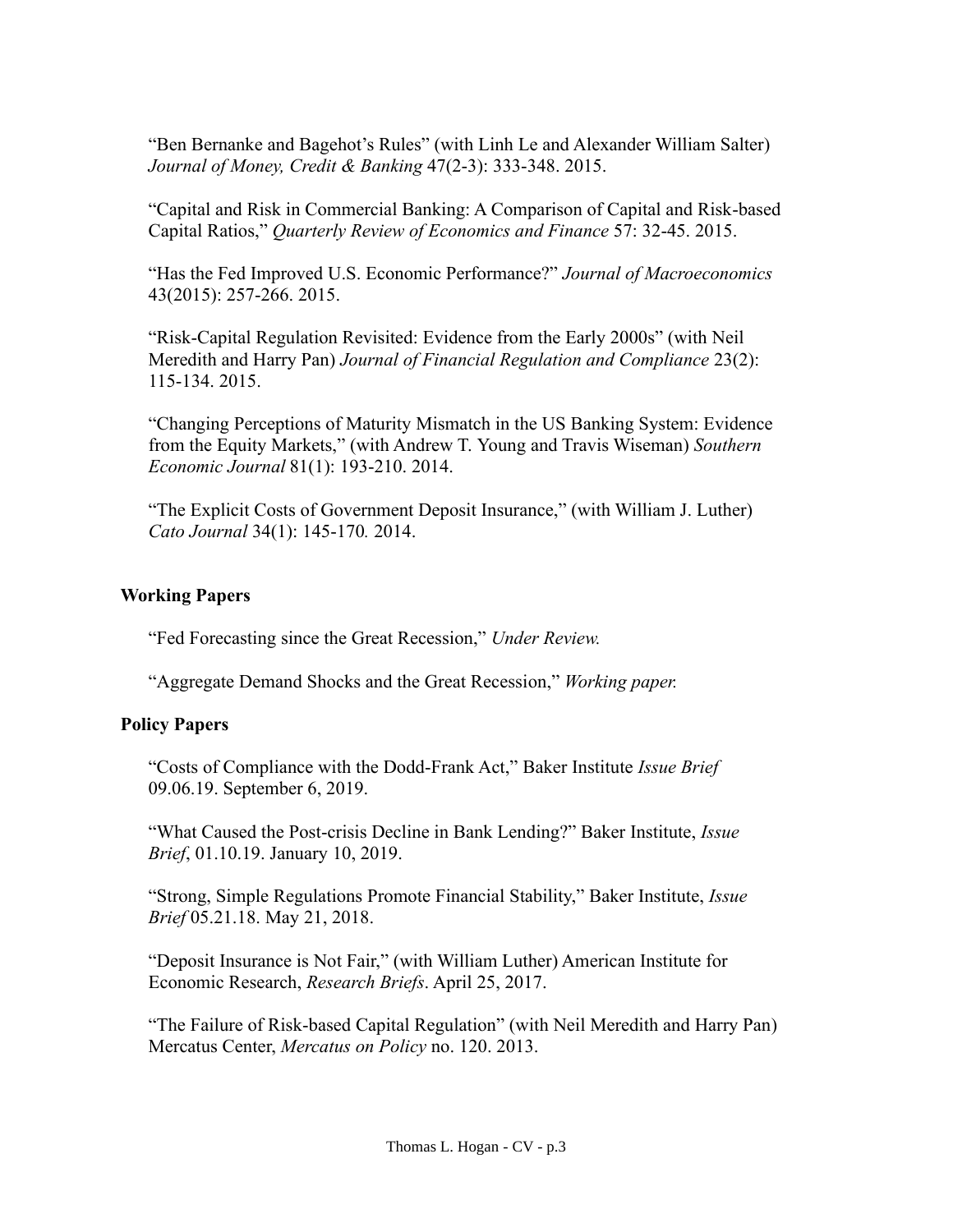"Deposit Insurance is Not Free" (with William Luther) Mercatus Center, *Mercatus on Policy* no. 115. 2012

"Competition in Currency: The Potential for Private Money" Cato Institute, *Policy Analysis*, no. 698. 2012.

#### **Book Chapters**

"How Good Was the Gold Standard?" pp.93-119 in Peter C. Earle and William J. Luther, *The Gold Standard: Retrospect and Prospect,* Great Barrington, MA: The American Institute for Economic Research. 2021.

"Alternatives to the Federal Deposit Insurance Corporation" (with Kristine Johnson), pp.60-95 in Peirce, Hester and Ben Klutsey *Reframing Financial Regulation: Enhancing Stability & Protecting Consumers*, Washington, DC: The Mercatus Center at George Mason University. 2016.

#### **Book Reviews**

Review of Stephanie Kelton, *The Deficit Myth: Modern Monetary Theory and the Birth of the People's Economy* (2020), *Review of Austrian Economics*, Forthcoming.

Review of Sebastian Edwards, *American Default: The Untold Story of FDR, the Supreme Court, and the Battle over Gold* (2018) *Journal of the History of Economic Thought*, 41(4): 655-657. 2019.

Review of James Freeman and Vern McKinley, *Borrowed Time: Two Centuries of Booms, Busts, and Bailouts at Citi* (2018) Economic History Association *EH.net*, December 2018.

Review of L. Albert Kahn, *The Economic Theory of Bank Credit* (2015) *Journal of the History of Economic Thought*. 39(4): 611-614. 2017.

#### **Articles at the American Institute for Economic Research**

"Despite Fed Asset Purchases, Lending Remains Depressed," December 2, 2021.

"How the Fed Can Improve Financial Stability and Reduce Inequality," September 13, 2021.

"Not Smart Financial Regulation," July 16, 2021.

"Is Inflation Below the Fed's Target? Yes and No," June 30, 2021.

"Did the Fed Just Raise Interest Rates?" June 20, 2021.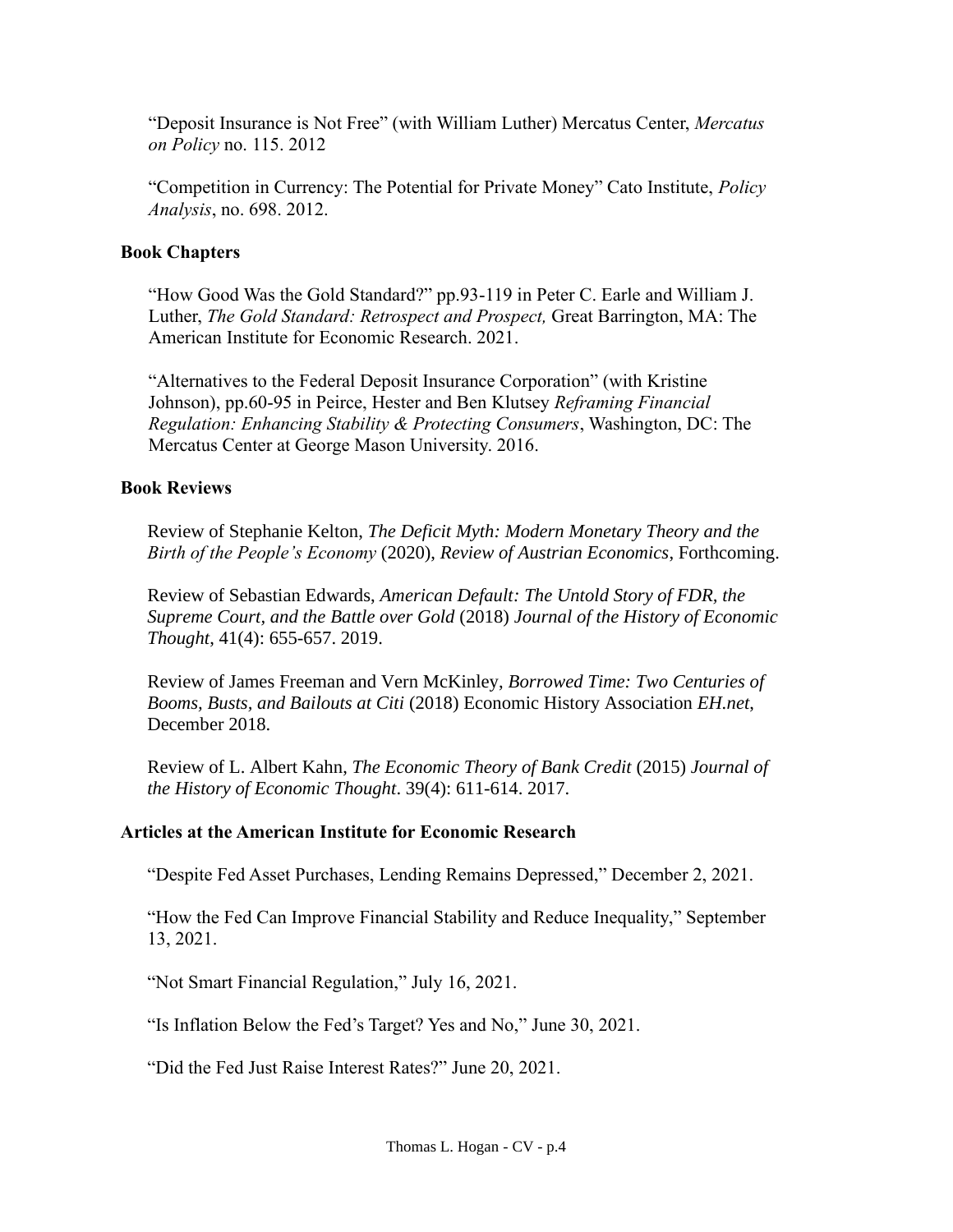"Problems of Federal Reserve Policy – And How to Solve Them" (originally published at Discourse Magazine). June 8, 2021.

"Is the Fed Paying Banks Not to Lend?" June 6, 2021.

"Burning Issues of Government Spending." April 29, 2021.

"Only Ending Lockdowns Can Stimulate the Economy." March 18, 2021.

"Texas Electricity Prices are Lower Due to Deregulation." March 2, 2021.

"Do These Money Supply Charts Portend Hyperinflation?" February 13, 2021.

"Not All Government Spending is Stimulus." November 18, 2020.

"Does Anyone Trust the Fed?" October 29, 2020.

"What Should the Fed Do Now?" October 1, 2020.

"The Fed Needs a Shed." August 28, 2020.

"Long Discredited Positions on the Monetary System." July 31, 2020.

"The Fed Can't Make Pi." July 22, 2020.

"The Fed's Liquidity Confusion." July 14, 2020.

"The Reluctant Fed." June 26, 2020.

"Keep the Fed out of Municipal Finance." June 11, 2020.

"Small Business Lending is Not the Fed's Job." April 24, 2020.

"Wars and the pre-Fed economy." April 8, 2015.

"Deposit insurance and monetary stability." March 8, 2015.

"Sound money and banking." February 23, 2015.

"Will the ECB save Greece?" February 2, 2015.

"Rules and directions." April 14, 2015.

"Common criticisms of the gold standard." December 29, 2014.

"Economic performance and the Federal Reserve." December 8, 2014.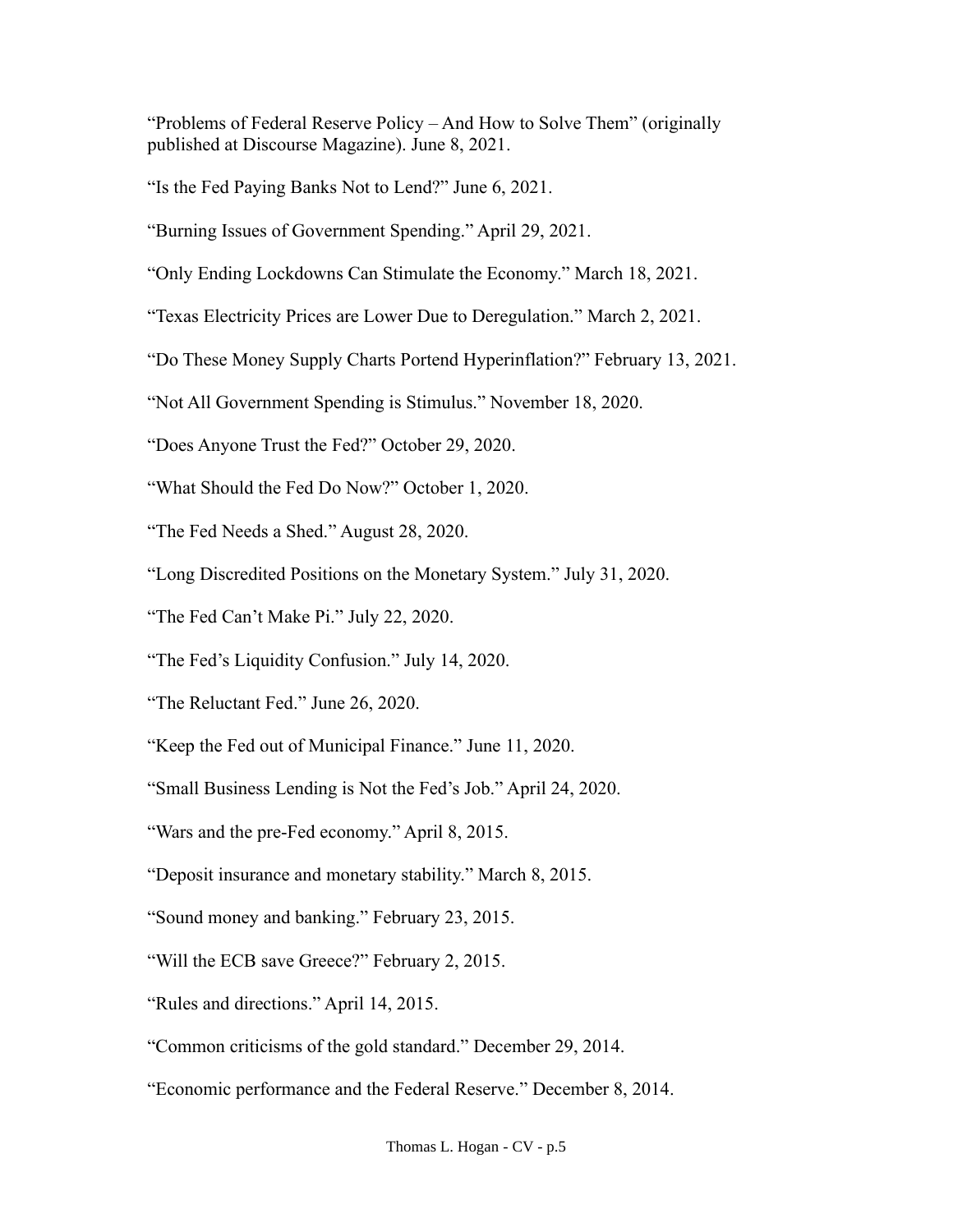"Central banking and central planning." November 24, 2014.

"Do higher reserves reduce bank risk?" November 10, 2014.

"Why isn't monetary policy working?" October 20, 2014.

"Did regulation cause the Great Recession?" October 10, 2014.

"What is Monetary Policy? September 2, 2014.

#### **Opinion-Editorials**

Letter to the editor: "MMT is Bad Economics," *The Wall Street Journal*, December 5, 2021.

"Quit Playing Games with Bank Regulation," (with Alexander William Salter) *The National Review*. October 6, 2021

"House can boost lending, improve stability through financial reform bill," *The Hill*. June 8, 2017.

"Free the Banks," (with Alexander Salter) *US News & World Report*, January 5, 2015.

"American manufacturing is not in decline," *USA Today*, December 24, 2014.

"The Verdict on Bernanke: Neither Savior nor Sellout," (with Linh Le) *Investor's Business Daily*, February 10, 2014.

"Basel III banking regulations are making another crisis more likely," (with Neil Meredith) *City A.M.*, April 2, 213.

"How Wild was the Wild West?" (with Neil Meredith) *Amarillo Globe-News*, October 20, 2012.

# **TEACHING**

- 9/18 **Rice University**
- 5/20 Economics 355 Financial Markets

#### 9/13 - **Troy University**

12/17 Finance 3331 - Fundamentals of Managerial Finance I Finance 3332 - Fundamentals of Managerial Finance II

Thomas L. Hogan - CV - p.6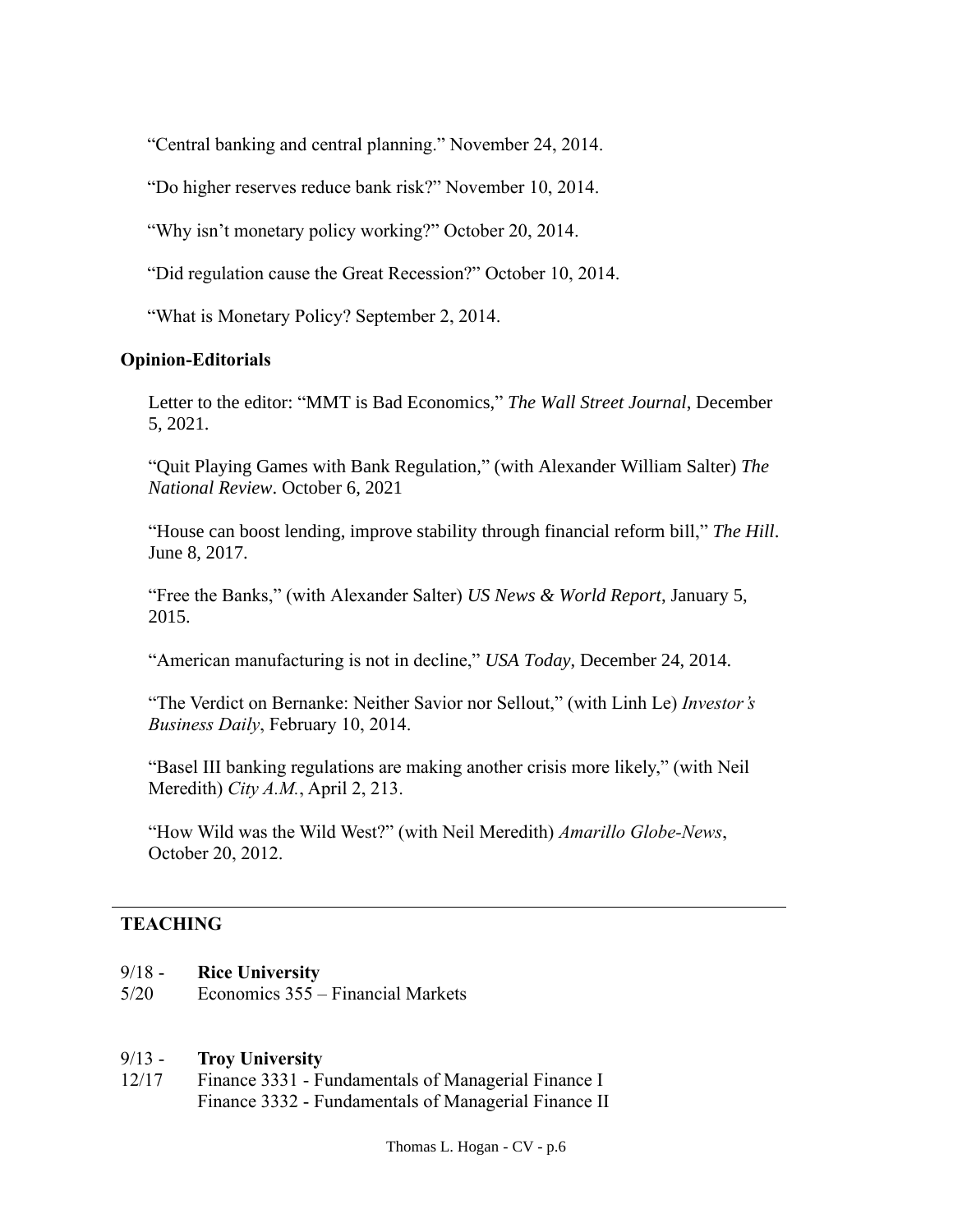Finance 4437 - Financial Institutions Economics 2251 – Principles of Macroeconomics Economics 2252 – Principles of Microeconomics (online)

#### 9/11 - **West Texas A&M University**

8/13 Economics 2301: Principles of Macroeconomics Economics 4312: Money and Banking Economics 6312: Graduate Money and Banking Economics 6632: Graduate Public Economics

#### 5/09 - **George Mason University**

6/11 Finance 301: Financial Management Economics 310: Money and Banking Lab for Finance 301: Financial Management

# • **ACADEMIC ASSOCIATIONS**

#### **Research Affiliations**

| $3/17$ - present<br>$5/11 - 8/11$ | The Cato Institute<br>Adjunct Scholar<br><b>Summer Research Fellow</b>                    |
|-----------------------------------|-------------------------------------------------------------------------------------------|
| $1/13 - 4/15$                     | The Mercatus Center at George Mason University<br>Member, Financial Markets Working Group |
| $1/14 - 4/15$                     | Atlas Network Sound Money Project<br>Sound Money Fellow                                   |
| $5/12 - 7/12$                     | American Institute for Economic Research<br><b>Summer Research Fellow</b>                 |

# **Peer Reviewer**

*Advances in Austrian Economics Contemporary Economic Policy Economics and Business Letters Financial History Review International Finance International Journal of Bank Marketing International Journal of Banking, Accounting & Finance International Journal of Financial Studies*

Thomas L. Hogan - CV - p.7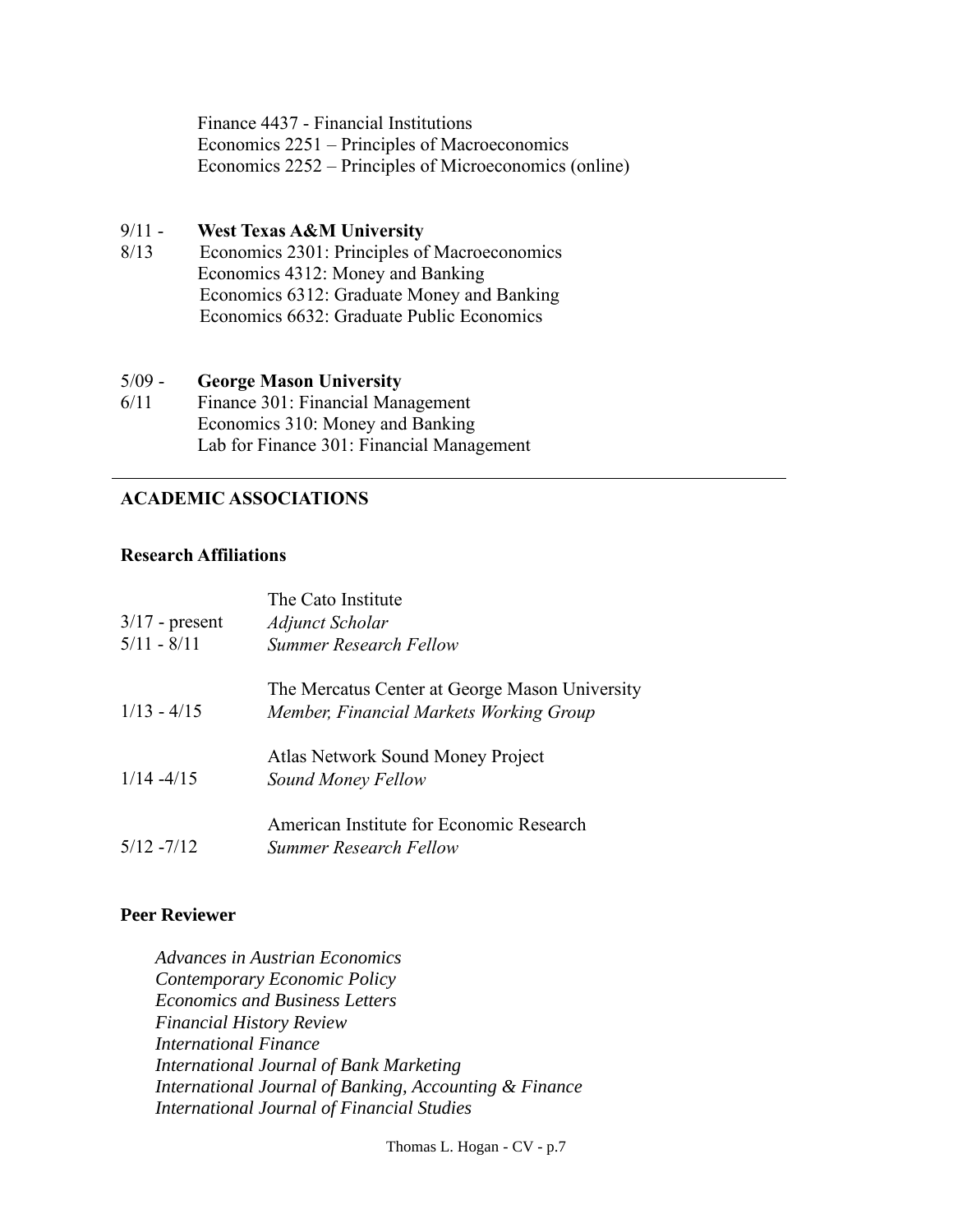*International Review of Financial Analysis Journal of Economics and Business Journal of Economics and Finance Education Journal of Financial Economic Policy Journal of Financial Regulation Journal of Financial Regulation and Compliance Journal of Financial Stability Journal of Institutional Economics Journal of International Financial Markets, Institutions & Money Journal of Macroeconomics Journal of Private Enterprise Journal of Regulatory Economics Review of Austrian Economics Review of Political Economy Sustainability Quarterly Review of Economics and Finance*

# • **CONFERENCES & AWARDS**

#### **Paper Presentations**

"Aggregate Demand Shocks and the Great Recession," Southern Economic Association annual conference, November 20, 2021.

"The Calculus of Dissent: Bias and Diversity in FOMC Forecasts," Sound Money Project annual conference, August 2021. American Institute for Economic Research, Great Barrington, MA.

"Fed Forecasting since the Great Recession," Association for Private Enterprise Education annual conference, April 2021. Fort Lauderdale, FL.

"How Good Was the Gold Standard?" Association for Private Enterprise Education annual conference, April 2021. Fort Lauderdale, FL.

"The Calculus of Dissent: Bias and Diversity in FOMC Forecasts," Public Choice Society annual conference, March 2021. Savannah, GA.

"The Calculus of Dissent: Bias and Diversity in FOMC Forecasts," Texas Tech University. March 5, 2021.

"The Fed's Response to the Covid-19 Crisis," Southern Economic Association annual conference, November 2020, New Orleans, LA.

"Fed Forecasting Since the Great Recession," Southern Economic Association annual conference April 2019, Fort Lauderdale, FL.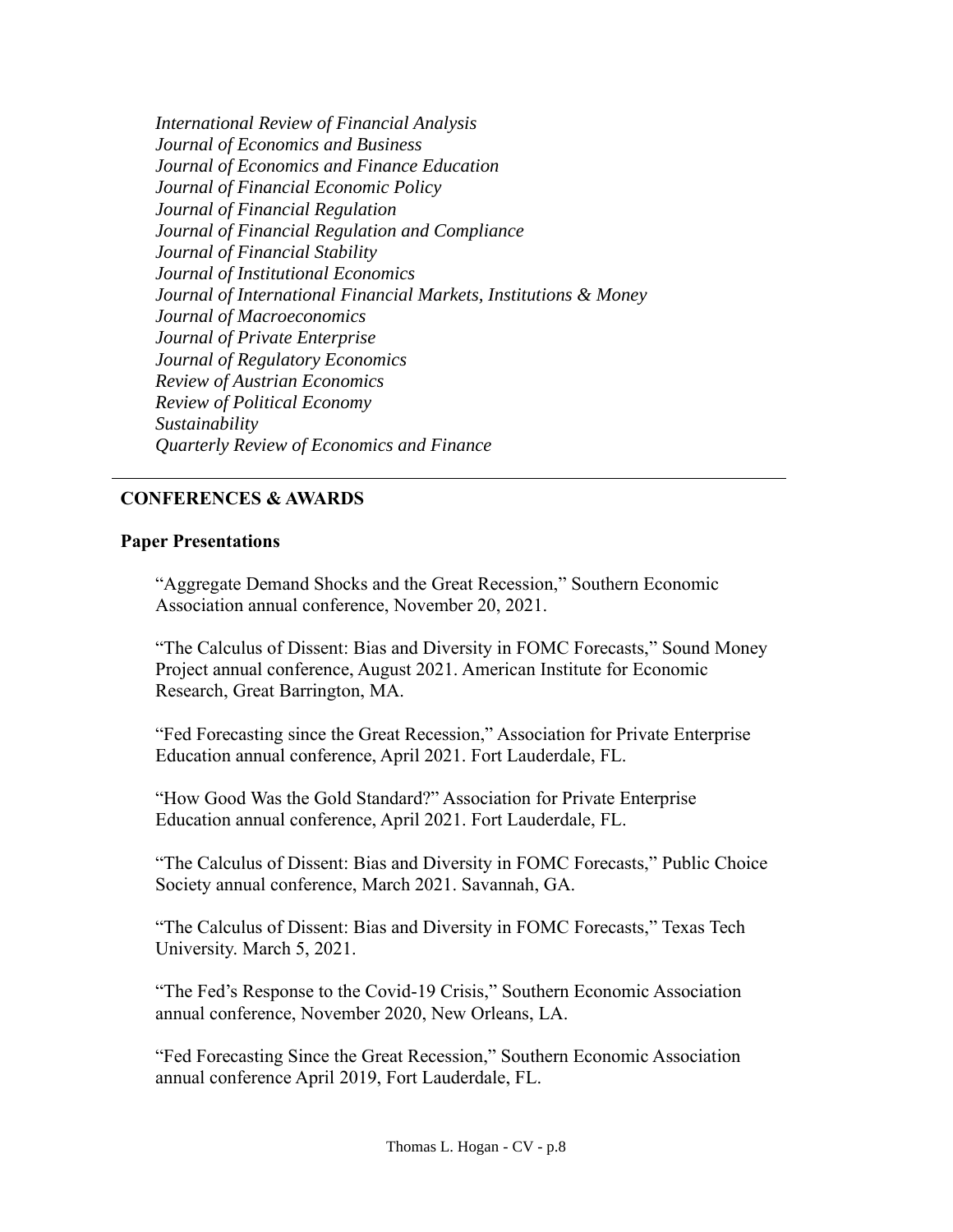"Bias in Fed Forecasting," Sound Money Conference, August 2019. American Institute for Economic Research, Great Barrington, MA.

"Bank Lending and Interest on Excess Reserves," Mont Pelerin Society regional meeting, May 2019. Dallas, TX.

"A Rate or a Range: What Does the Fed Target?" Association for Private Enterprise Education annual conference, April 2019. Nassau, Bahamas.

"Bank Lending and Interest on Excess Reserves," Southern Economic Association annual conference 2018, Washington, DC.

"Bank Lending and Interest on Excess Reserves," Sound Money Conference, July 2018, American Institute for Economic Research, Great Barrington, MA.

"Bank Lending and Interest on Excess Reserves," Association for Private Enterprise Education annual conference, April 2018, Las Vegas, NV.

"Bank Lending and Interest on Excess Reserves," Southern Economic Association annual conference, November 2017, Tampa, FL.

"Bank Lending and Interest on Excess Reserves," Texas Tech University, November 10, 2017, Lubbock, TX.

"Bank Lending and Interest on Excess Reserves," Sound Money, Free Banking, and Private Governance Conference, August 2017, American Institute for Economic Research, Great Barrington, MA.

"Deposit Insurance and Economic Growth," Mont Pelerin Society regional meeting, May 2017, Seoul, South Korea.

"The Impact of Dodd-Frank on Banks' Noninterest Expenses," Association of Private Enterprise Education annual conference, April 2017, Lahaina, HI.

"Regulation in Commercial Banking," Southern Economic Association annual conference, November 2015, New Orleans, LA.

"Alternatives to the FDIC Deposit Insurance," Association of Private Enterprise Education annual conference, April 2015, Cancun, Mexico.

"Suboptimal Equilibria in Nominal GDP Targeting," Association of Private Enterprise Education annual conference, April 2015, Cancun, Mexico.

"War, Money, and Economy: Economic Performance in the Fed and Pre-Fed Periods," Southern Economic Association annual conference, November 2014, Atlanta, Georgia.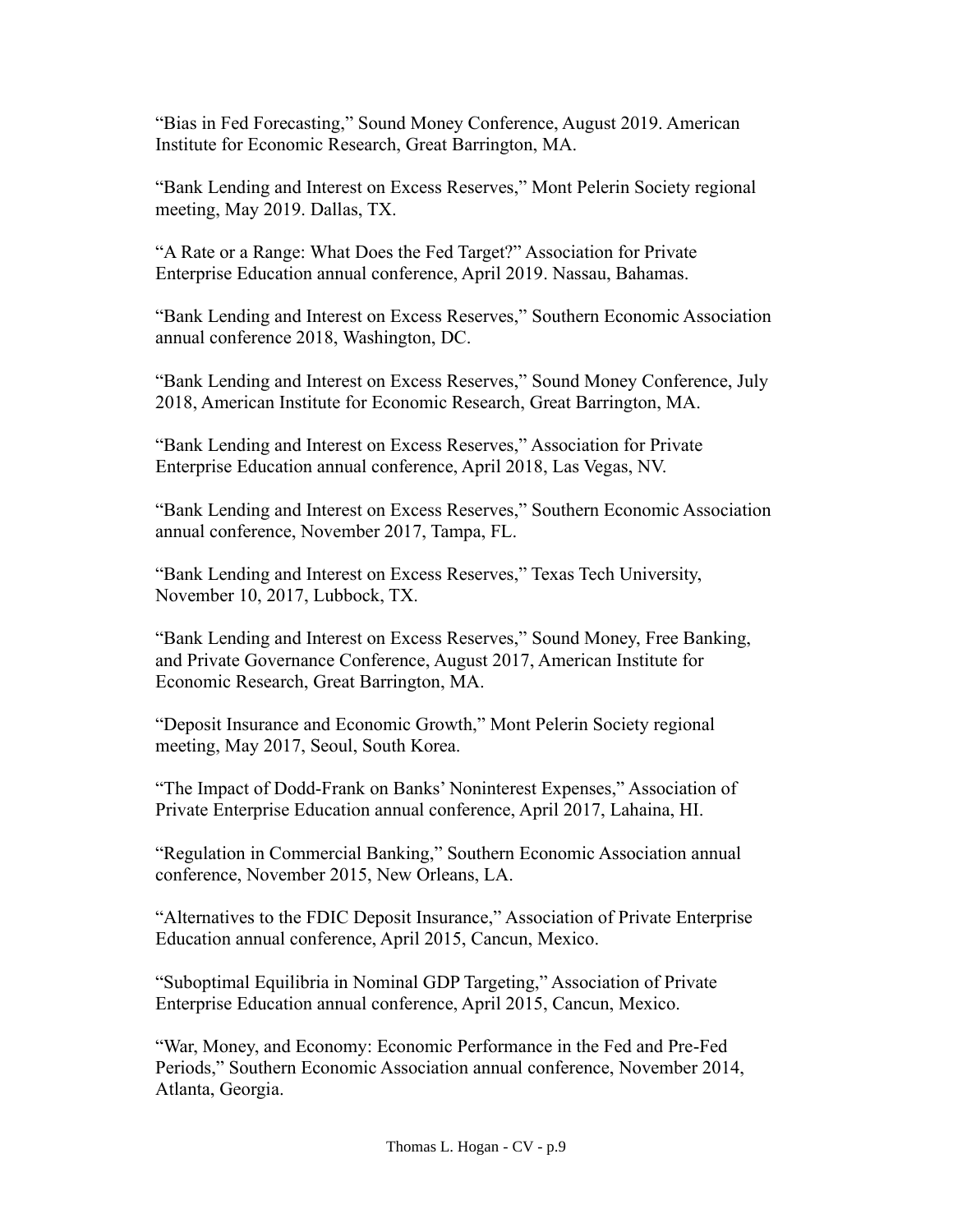"War, Money, and Economy: Economic Performance in the Fed and Pre-Fed Periods," University of Mississippi, October 24, 2014, Oxford, MS.

"War, Money, and Economy: Economic Performance in the Fed and Pre-Fed Periods," Association of Private Enterprise Education annual conference, April 2014, Las Vegas, NV.

"Financial Contagion and the Federal Reserve," Association of Private Enterprise Education annual conference, April 2014, Las Vegas, NV.

"Monetary Stability and Economic Performance Before the Federal Reserve" Southern Economic Association annual conference, November 2013, Tampa, FL.

"Bailouts and the Bagehot Rule" Southern Economic Association annual conference, November 2012, New Orleans, LA.

"Capital and Risk in Commercial Banking" Association of Private Enterprise annual conference, April 2012, Las Vegas, NV.

"Scrip" Association of Private Enterprise annual conference, April 2012, Las Vegas, NV.

"Gresham's Law Revisited" Association of Private Enterprise annual conference, April 2011, Bahamas.

"Capital and Risk in Commercial Banking" Association of Private Enterprise annual conference, April 2011, Bahamas.

"Perceived Maturities of Mortgage-backed Securities" Southern Economic Association annual conference, November 2010, Atlanta, GA.

"My Word is My Bond: Reputation Mechanism in the Old West" The Southern Economic Association annual conference, November 2009, Washington, DC.

"Guns, Burns, and Steers: Cattle Branding and Private Property in the Old West" The Association for Private Enterprise Education international conference, April 2009, Guatemala City, Guatemala.

# **Public Speaking**

"Is Inflation Coming?" Bastiat Society of Nashville, TN. June 23, 2021.

"Is Deficit Spending the New Normal?" Bastiat Society of Charleston, SC. March 10, 2021.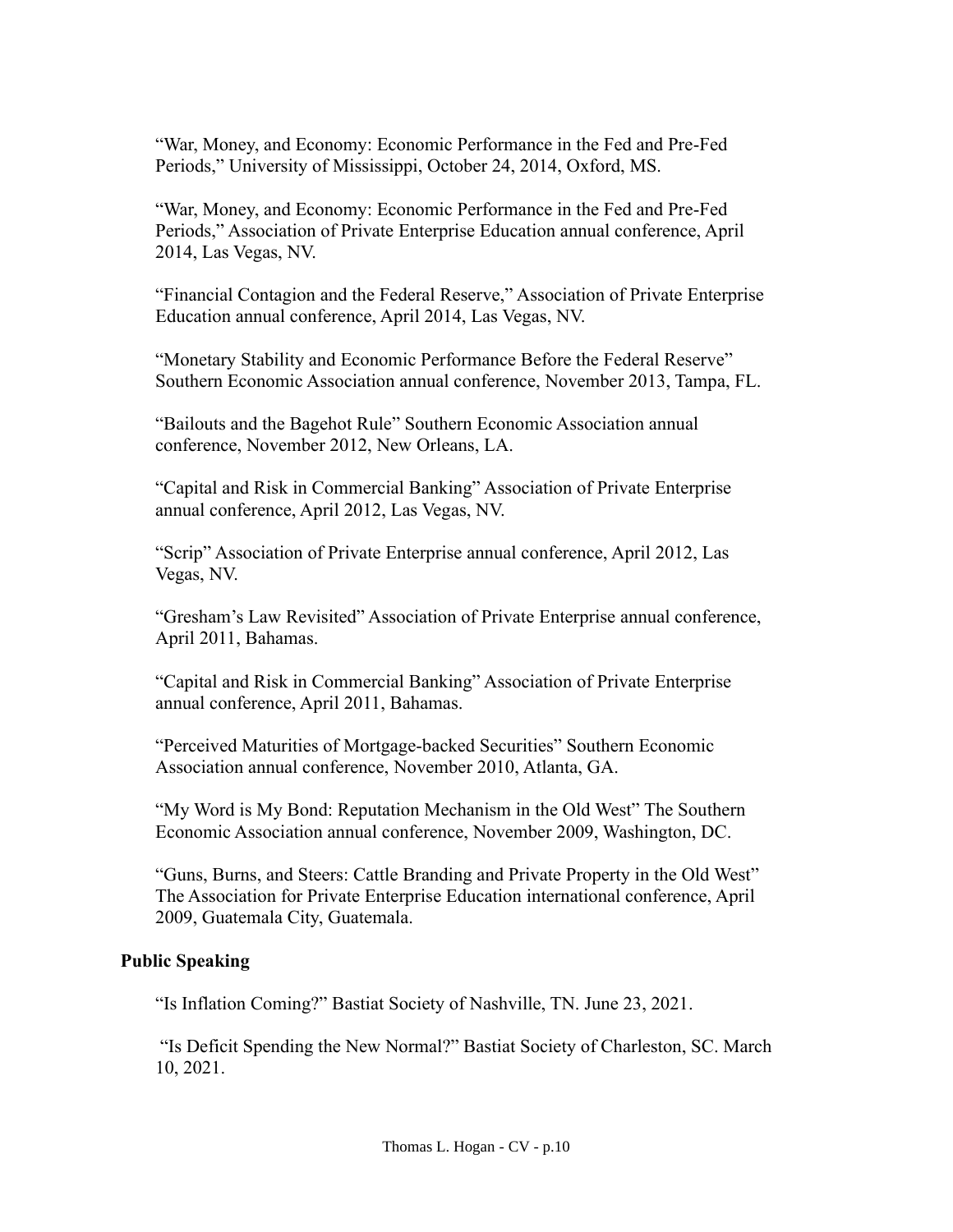"Is Deficit Spending the New Normal?" Bastiat Society of Dallas, TX. March 4, 2021.

"The Fed's Response to the Coronavirus Crisis," Bastiat Society, Houston, TX. September 9, 2020.

Virtual session "The COVID Economy and the Role of the Federal Reserve," American Freedom Foundation and the Bastiat Society, Dallas TX. July, 22, 2020.

Virtual session "The Fed's Response to the Coronavirus Crisis," Bastiat Society, Washington, DC. June 4, 2020.

Session chair "Monetary Policy" American Economic Association annual conference 2002, San Diego, CA.

Panel "Can the Fed Predict? A Panel Discussion on Central Banking," Southern Methodist University, Dallas, TX. September 10, 2019.

Panel "The Federal Reserve's New Capital Rules Proposal," The Heritage Foundation, Washington, D.C. May 22, 2018.

"A Stable Gold Standard: History or Heresy?" Kenyon College, April 19, 2018. Gambier, OH.

Panel "Cryptocurrencies and Economic Stability," Association for Private Enterprise Education annual conference, April 2018, Las Vegas, NV.

"A Stable Gold Standard: History or Heresy?" Hillsdale College, September 21, 2017. Hillsdale, MI.

Panel moderator "Applying Economic Principles to Financial Regulation," Smart Financial Regulation Roundtable, November 2017, Institute for Financial Markets and the Mercatus Center at George Mason University, Washington, D.C.

Panel "Book Release: Reframing Financial Regulation," The Mercatus Center at George Mason University, February 23, 2017. Washington, DC.

"Federal Insurance of Bank Accounts," Episode 108, *Econversations*, February 22, 2017. Troy University, Troy, AL.

"Basel Regulation Bank Risk," The Institute for Humane Studies and the Mercatus Center conference Regulators' and Researchers' Views on Financial Regulations, January 4, 2017. Chicago, IL.

"The Impact of Dodd-Frank on Banks' Noninterest Expenses," National Economics Club, December 8, 2016. Washington, DC.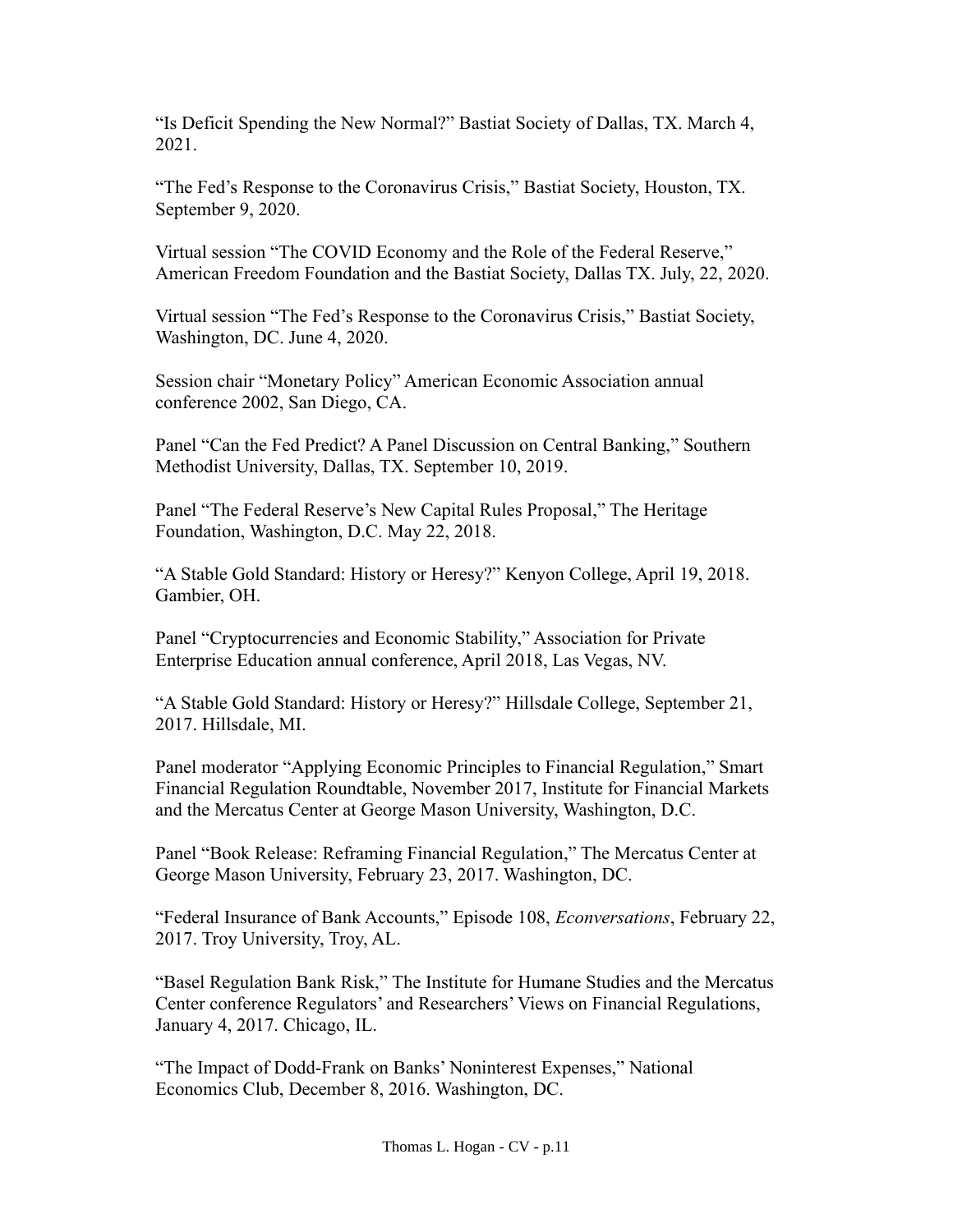"The Impact of Dodd-Frank on US Community Banks," Alabama Bankers Association, May 3, 2016. Montgomery, AL.

"The Impact of Dodd-Frank on US Community Banks," Alabama Bankers Association, May 2, 2016. Phenix City, AL.

Panel "The Fed in 2016: The Political Feasibility of Rules Based Monetary Reform," International Students for Liberty Conference, February 27, 2016. Washington, DC.

Panel "A National Monetary Commission to Chart the Uncharted Monetary Territory: A Panel Discussion," The Jackson Hole Summit, August 28, 2015. Jackson Hole, WY.

"American Manufacturing," Episode 56, *Econversations*, December 16, 2014. Troy University, Troy, AL.

"American Manufacturing is Not in Decline," Alabama Association of General Contractors, April 8, 2015. Montgomery, AL.

"Financial Regulation," Episode 36, *Econversations*, October 21, 2014. Troy University, Troy, AL.

Panel "The Meta-Regulators: Creating a Resilient Financial System," Cato Institute and the Mercatus Center conference After Dodd-Frank: The Future of Financial Markets, July 16, 2014. Washington, D.C.

"Competition in Currency," American Institute for Economic Research, June 21, 2012. Great Barrington, MA.

"Monetary History," Episode 20, *Econversations*, June 20, 2012. Troy University, Troy, AL.

#### **Awards**

Favorite Professor – Sid Richardson College, Rice University, Spring 2018 Best Paper in the *Journal of Private Enterprise* 2016 Nominee for the Ingllas Award for Teaching Excellence 2014-2015 Mercatus Center Dissertation Fellowship 2010-2011 Humane Studies Fellowship 2010-2011 Richard Fox Memorial Fellowship 2009-2010 Bradley Foundation Fellowship 2007-2009 Second Place - Texas MBA Finance Challenge 2006 Finalist - Deloitte Consulting Challenge 2006